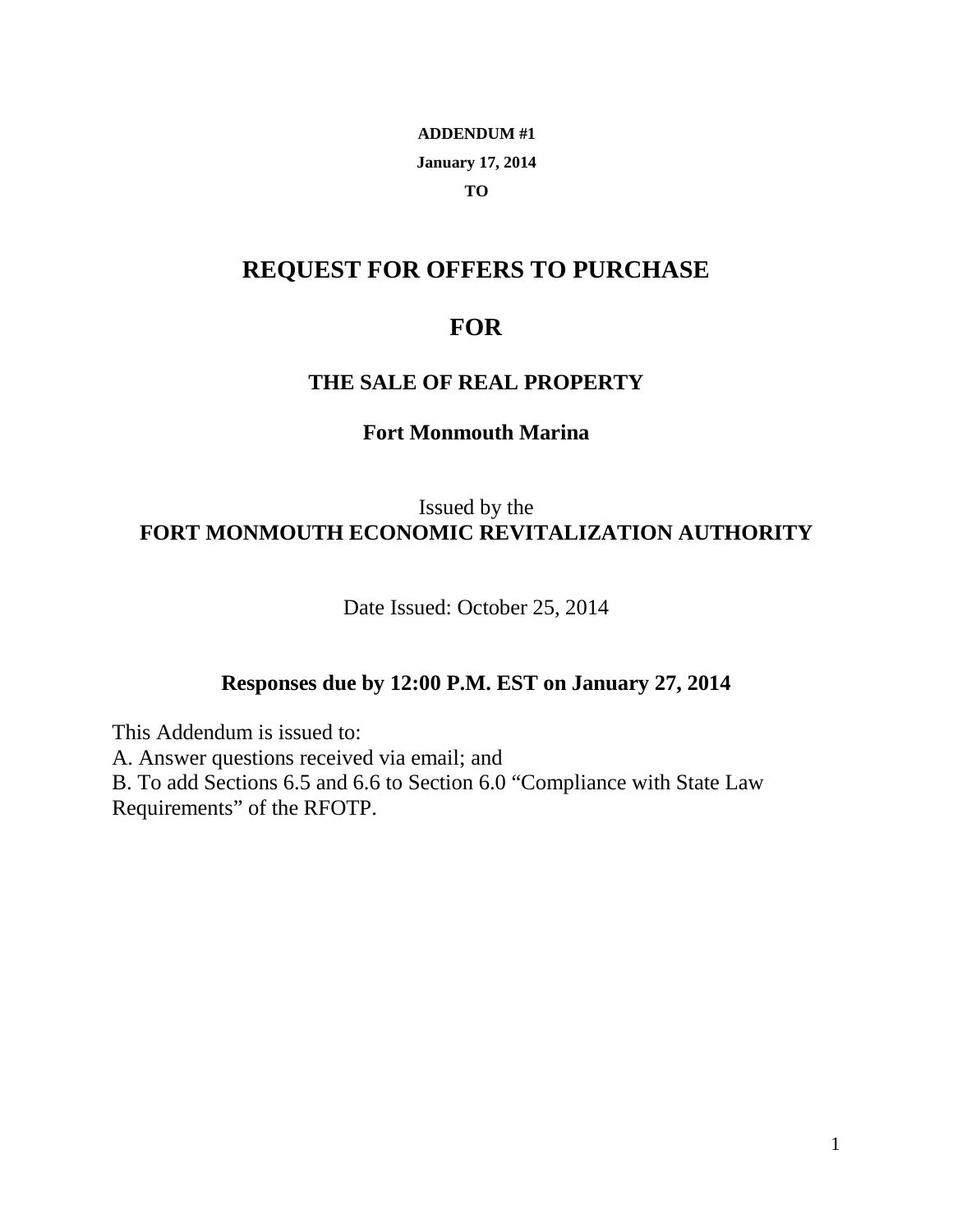#### A. Questions and Answers

- 1. **Question:** If the boat ramp is public, and on the marina's property, are you allowed to charge for a drop in fee like other marinas I have been to? **Answer:** The plan and the land use rules do contemplate public access to the marina water front and a public boat ramp. The charging of fees for use of the ramp is permitted. (Per the document at the following link, many public ramps do charge fees [http://www.state.nj.us/dep/fgw/pdf/boat\\_ramp\\_guide.pdf\)](http://www.state.nj.us/dep/fgw/pdf/boat_ramp_guide.pdf).
- 2. **Question:** I did not see any mention but if we built some retail space along road are apartments allowed above them? **Answer:** Residential use, while allowed in the land use rules for the Horseneck Center Development District, was not contemplated for the marina property by the Reuse and Redevelopment Plan and would require a plan amendment.
- 3. **Question:** I know that the only property sold is the parcel e how much were the taxes on that property? Is there a tax abatement that goes with property? **Answer:** Any taxes assessed on Parcel E would be irrelevant as Parcel E is in Tinton Falls and the marina will be in Oceanport. There are no abatements that "go with the marina property" The potential for any tax abatement would need to be discussed and negotiated directly with Oceanport Borough.
- 4. **Question:** ELECTRIC: There seems to be a real concern on the part of JCPL to provide electrical service to the site if we were to come off the Fort Monmouth Grid. Please see our engineer's statement under "Electric". Have you encountered this before with JCPL and can you give us any guidance as how to proceed with determining the availability to stay on the Fort's grid and or your knowledge of the relationship of JCPL to new proposed projects? Clearly this is important for all to know as the cost of a substation is substantial… exceeding \$200,000 (see report)

**Answer:** We have had discussions with JCP&L and can offer the following: Depending on anticipated load it is most likely that the pole line from the southwest corner of Main Street and Oceanport Avenue north on Oceanport Avenue across to Riverside Avenue will have to be upgraded to handle additional phases. JCP&L estimates the cost to the purchaser coming in at less than \$100,000 which would be split 50/50 with the First Atlantic Federal Credit Union, which also requires this service just across the street from the Marina property. This initial expense can be recouped by the purchaser under an existing state Board of Public Utilities program as a rebate based on actual power usage.

5. **Question:** SANITARY SEWER: Will the Marina stay on the existing Fort Monmouth Sewer System or will the successful bidder need to leave that system and deal with additional potential upgrades to the Two Rivers System.

**Answer:** It is contemplated that the purchaser will become a customer of TRWRA and will be billed based on water usage. The actual sewerage flow will continue to physically flow via Army/FMERA pipes to a TRWRA collection point for a transitional period pending a reconfiguration/upgrade of the system which will take into account the other redevelopment on Fort Monmouth as well as existing TRWRA customers located on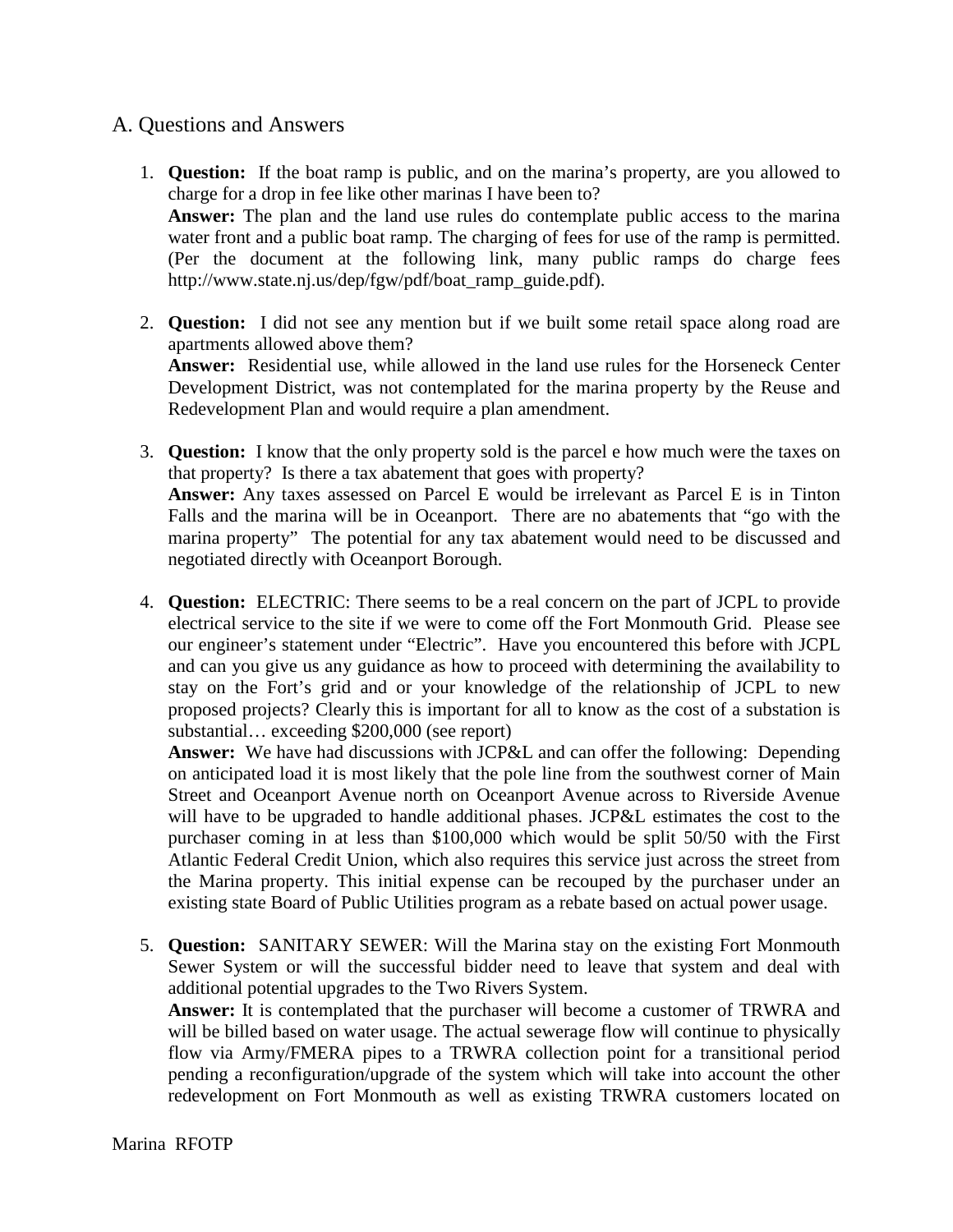Riverside Avenue and Horseneck Point. At that time the purchaser will be required to connect to the new system at or near the property border.

## **B. Add under Section 6.0 Compliance with State Law Requirements**

### **6.5**

**Certification of Non-Involvement in Prohibited Activities in Iran.** Pursuant to N.J.S.A. 52:32-58, all Proposals submitted in response to this RFOTP must include the Potential Purchaser's certification that neither the Potential Purchaser, nor one of its parents, subsidiaries, and/or affiliates (as defined in N.J.S.A. 52:32-56(e)(3)), is listed on the State of New Jersey Department of the Treasury's List of Persons or Entities Engaging in Prohibited Investment Activities in Iran and that neither is involved in any of the investment activities set forth in N.J.S.A. 52:32-56(f). If the Potential Purchaser is unable to so certify, the Potential Purchaser shall provide a detailed and precise description of such activities. The attached Disclosure of Investment Activities in Iran form (ATTACHMENT #3) must be completed and submitted by each Potential Purchaser with its Proposal.

#### **6.6**

**Standards Prohibiting Conflicts of Interest.** The following prohibitions shall apply to all contracts made with the Authority.

(a) No Potential Purchaser shall pay, offer to pay, or agree to pay, either directly or indirectly, any fee, commission, compensation, gift, gratuity or other thing of value of any kind to any Board member, officer or employee of the State or the Authority, or special State officer or employee as defined in N.J.S.A. 52:13D-13b and e, or to any member of the immediate family, as defined by N.J.S.A. 52:13D-13f of any such Board member, officer or employee, or partnership, firm or corporation with which they are employed or associated or in which such officer or employee has an interest within the meaning of N.J.S.A. 52:13D-13g.

(b) The solicitation of any fee, commission, compensation, gift, gratuity or other thing of value by a Board member, officer or employee of the Authority from any Potential Purchaser shall be reported in writing forthwith by the Potential Purchaser to the State Attorney General.

(c) No Potential Purchaser may, directly or indirectly, undertake any private business, commercial or entrepreneurial relationship with, whether or not pursuant to employment, contract or other agreement express or implied, or sell any interest in such Potential Purchaser to any Board member, officer or employee of the Authority or special State officer or employee, or having any duties or responsibilities in connection with the purchase, acquisition or sale of any property or services by or to the Authority or with any person, firm or entity with which he is employed or associated or in which he has an interest within the meaning of N.J.S.A. 52:13D-13g.

(d) No Potential Purchaser shall influence, or attempt to influence or cause to be influenced any Board member, officer or employee of the Authority in his official capacity in any manner which might tend to impair the objectivity or independence or judgment of said Board member, officer or employee.

(e) No Potential Purchaser shall cause or influence, or attempt to cause or influence, any Board member, officer or employee of the Authority to use, or attempt to use, his official position to secure unwarranted privileges or advantages for the Potential Purchaser or any other person.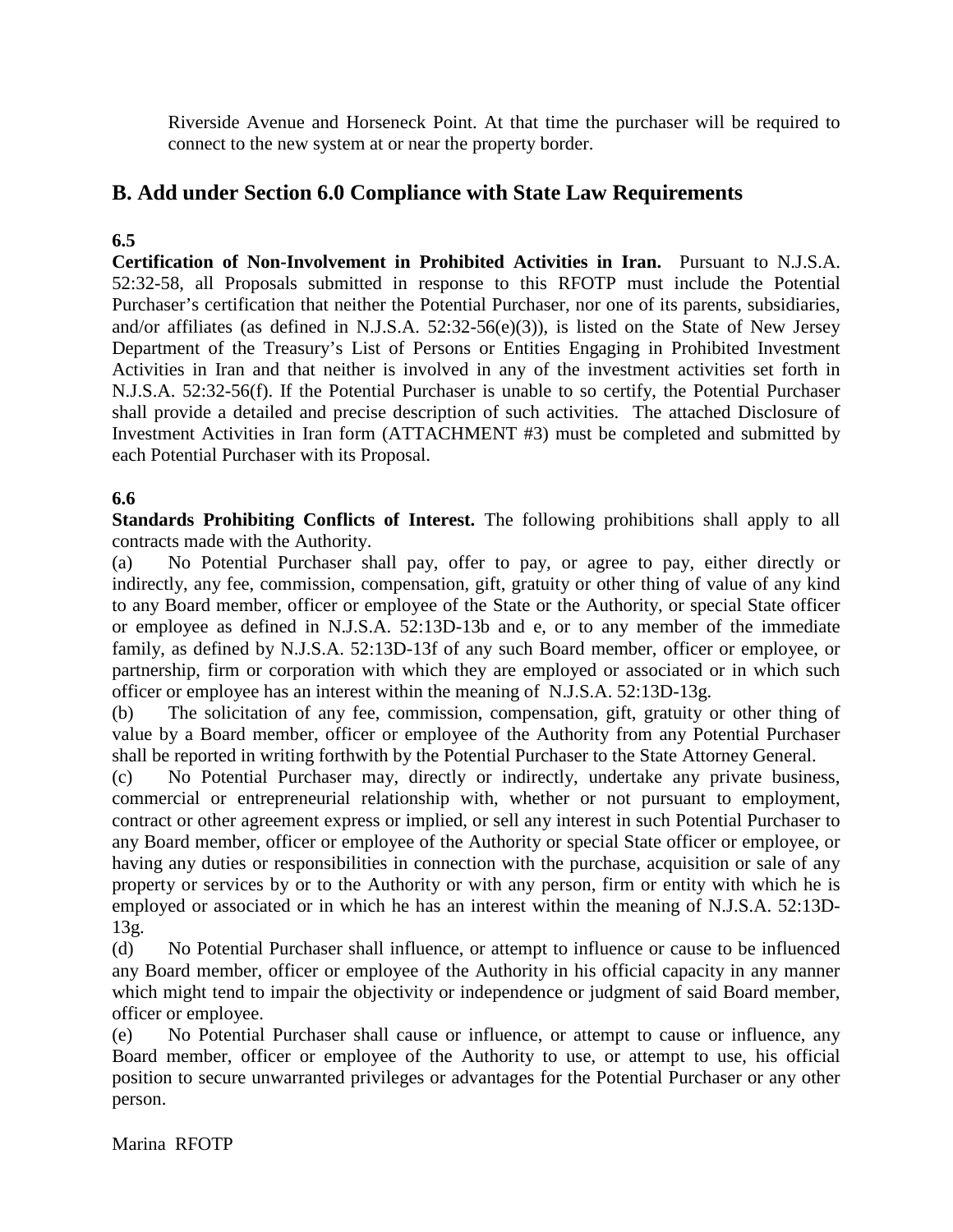(f) It is agreed and understood that the Authority reserves the right to determine whether a conflict of interest or the appearance of a conflict of interest exists which would under State law adversely affect or would be contrary to the best interest of the Authority.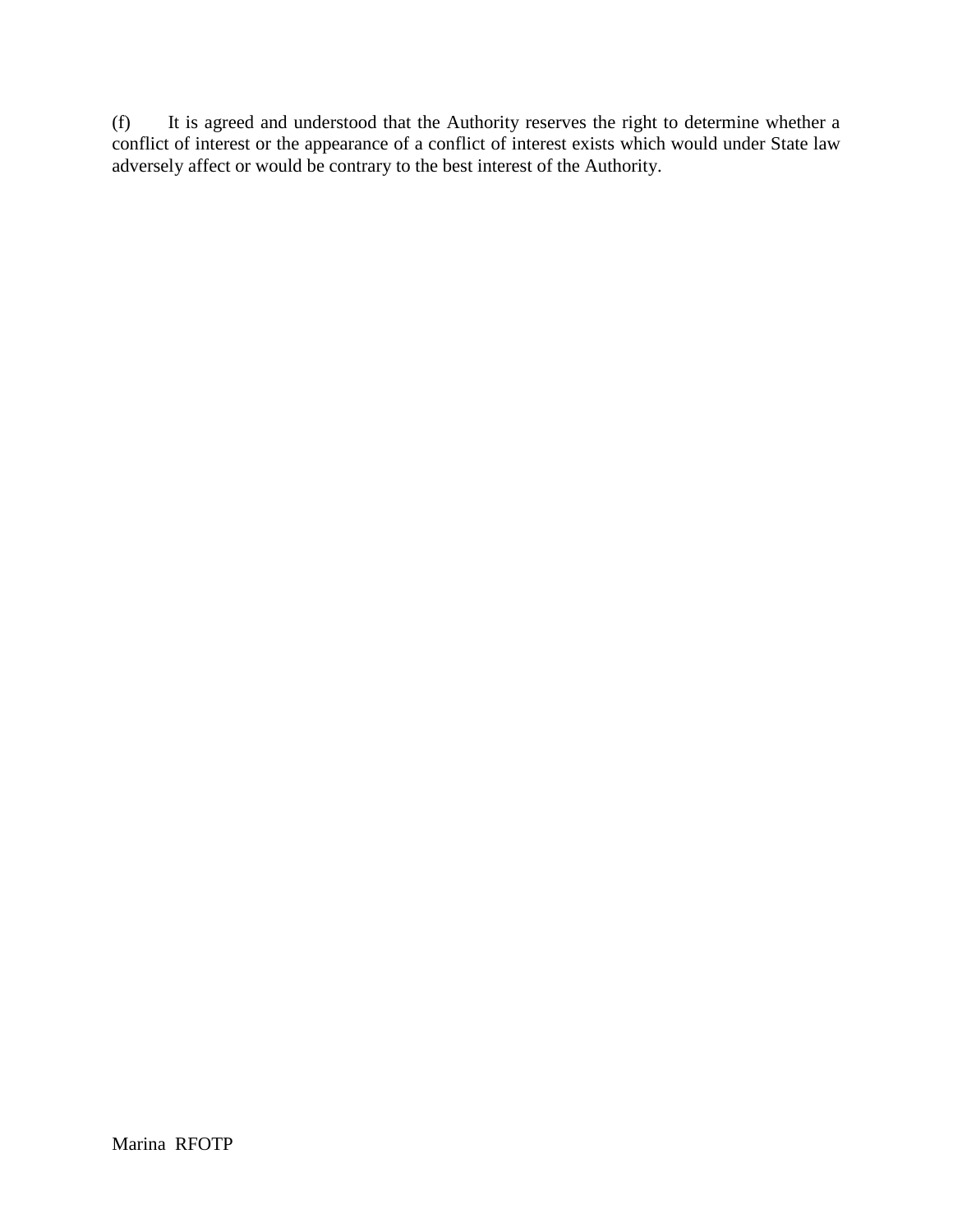## Include as part of **ATTACHMENT #3 REQUIRED FORMS**